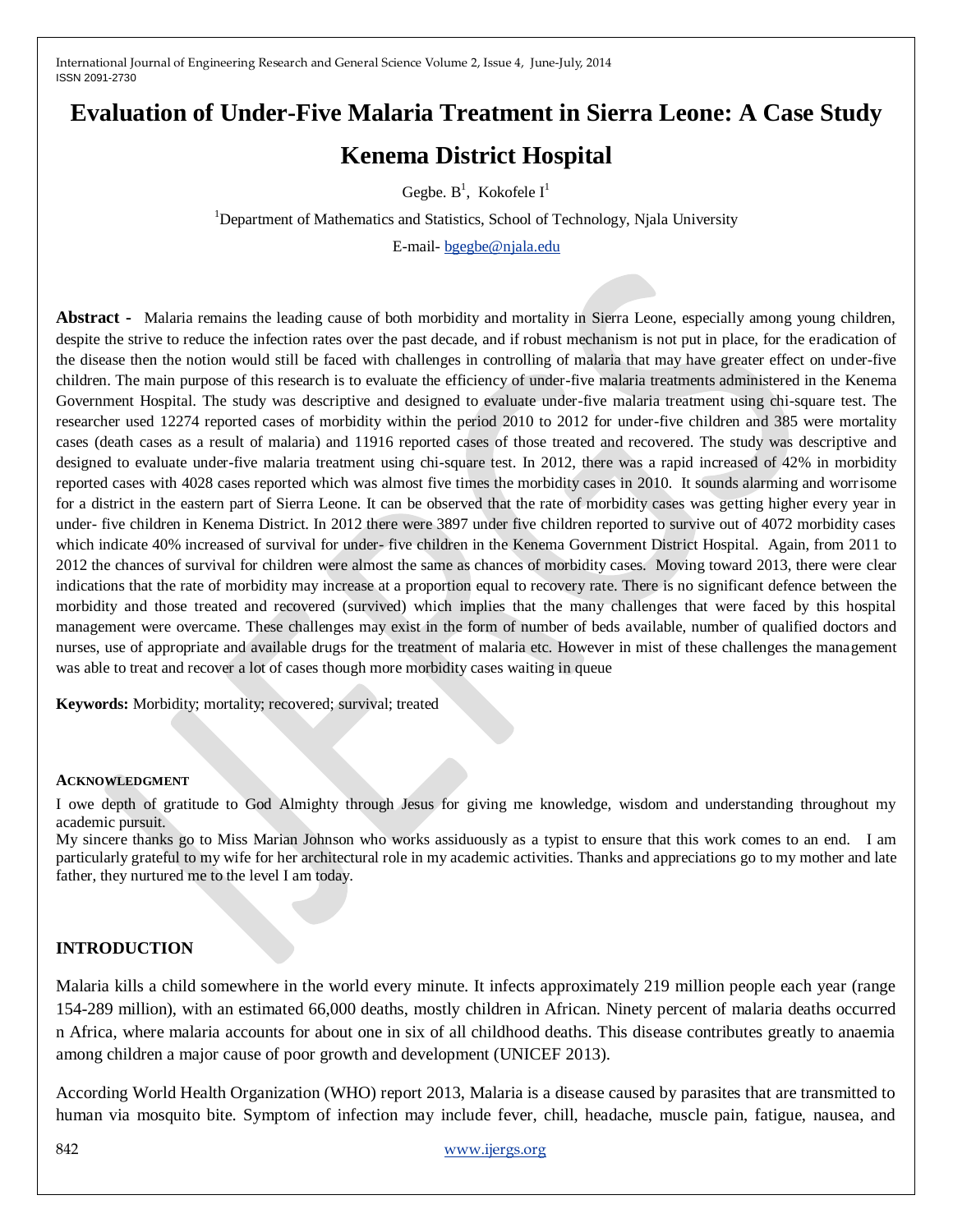vomiting. In sever cases, the disease can be life threatening. In older children abdominal distress is often observed. The abdomen is distended and tender especially in hepatic and spleen areas. The other complications that may result in children with malaria are cerebral malaria and severe anaemia. The prognosis of this disease especially in children is that growth and development may be seriously impaired. Convulsion is common in children with cerebral malaria and thus significantly leads to mortality.

Malaria is the greatest contributor to rising morbidity of all infectious diseases followed by acute respiration infection (ART).30% of Sierra Leonean dies from malaria before their birthday. Currently, forty(40) children die in Sierra Leone daily from malaria disease(WHO,UNICEF, 2005).Sierra Leone is responsible for the great number of consultation(30% of new cases in health centre) within the public services at it is the most common for hospital admission. Contraceptive prevalent Rate (percent of women) is 8% and the adolescent fertility rate (birth per 1,000 women Age 15-19) is 98.Sierra Leone where 43% of the population account for youths, and under- age 15(percent), one begins to wonder the trend of malaria for under five children infected if drastic dimension of control is not considered (WHO report-2012

 According to WHO report 2013, on malaria situation, it was estimated that nearly one million cases of malaria are reported every year with an estimated 6,000 children under- five years old killed yearly in Sierra Leone.

# **Treated and** recovered **Morbidity** Cases **Mortality** Test Cases **Stage Malaria Negative**

**THEORETICAL AND CONCEPTUAL FRAME WORK**

The above chart is a simple concept that display the in and out flow of malaria for under -five children. The pool of children is the first category we have. Test on those who are infected will get into the morbidity category and those who have proved to be negative move downwards to join another category of those who are not infected with malaria. From the category of morbidity, children are now faced with a lot of factor. Factor of better medical treatment, better prescribe medicine, qualify doctors and nurses etc. in the hospital. That will allow children either to recover and discharged and there after they will get back into the category of those proved to be negative and move upwards to the pool of children. The recycling process continues for the infection of under-five children. With all these challenges put together, there is the absolute need to find out if there is any significant difference between the morbidity cases and those children treated and recovered.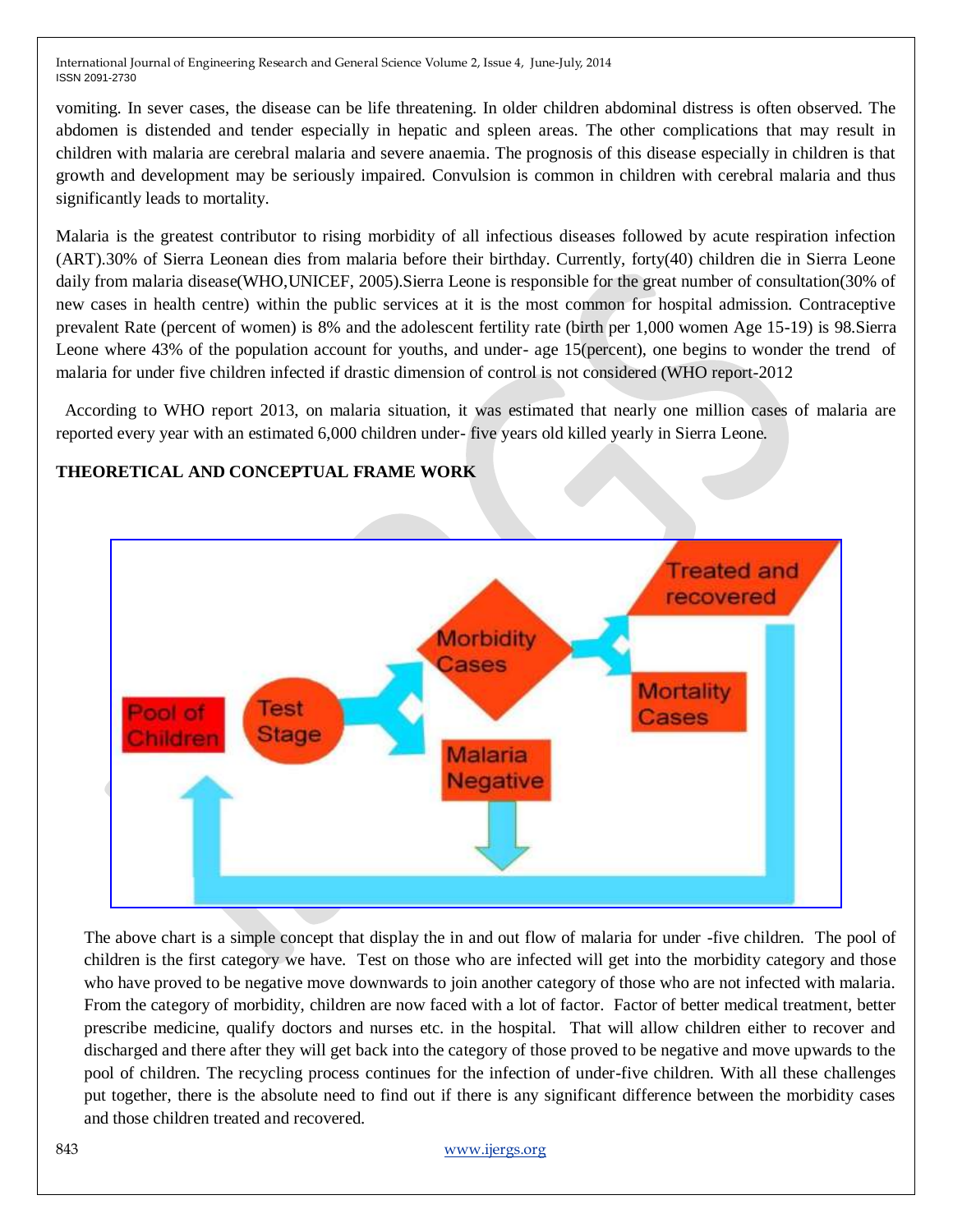# **THE PURPOSE OF THE STUDY**

The purpose of the study is evaluating under-five malaria treatment in Kenema District Hospital.

# **RESEARH QUESTION**

The research questions are;

- How many morbidity cases of malaria were reported in Kenema District Hospital within the period 2010-2013?
- How many children were successfully treated and recovered from malaria treatment?
- How many mortality cases were reported from both out-patient and in-patient that were attributed to malaria within the period 2010-2013.
- Is there any significance difference between morbidity cases and those treated and recovered?

# **OBJECTIVES**

The specific objectives of this research are:

- Give comparative analysis of morbidity of reported malaria cases within the period 20110-2013.
- Identify successful treated patients within the period 2010-2013
- Evaluate the number of mortality and morbidity attributed to malaria in kenema District hospital.
- Evaluate if there is any significance difference between morbidity cases and those treated and recovered in Kenema District Hospital.

# **DESCRIPTION OF DATA SOURCE**

The paediatric ward of Kenema Government Hospital is situated in Nongowa chiefdom of the Eastern part of Sierra Leone and serves as a provincial headquarters of the region. The paediatric ward stretches about three miles radius .It shares boundary with a village called Tissoh in the north-east Combema in the east and Gbenderu in the sourth, Bandama in the west and Komboi hills in the north and north-east.

Kenema Government hospital is symbolic for treatment of all diseases to people of Eastern provinces. It is well staffed with qualified paediatrician, other medical officers and a good number of State Registered Nurses. It is attended by children from the entire district and beyond

# **STUDY DESIGNED**

The study was descriptive and designed to evaluate under-five malaria treatment using chi-square test. The focused was on using non-parametric test to establish a relation between the number of morbidity of both in and out-patient malaria cases and those treated and recovered from malaria infection in Kenema Government Hospital in Sierra Leone within the period: 2010-2013 inclusive.

# **STUDY POPULATION**

All reported cases of malaria treatment for under-five treatment of malaria in the Kenema Government Hospital within the period 2010-2013 inclusive were considered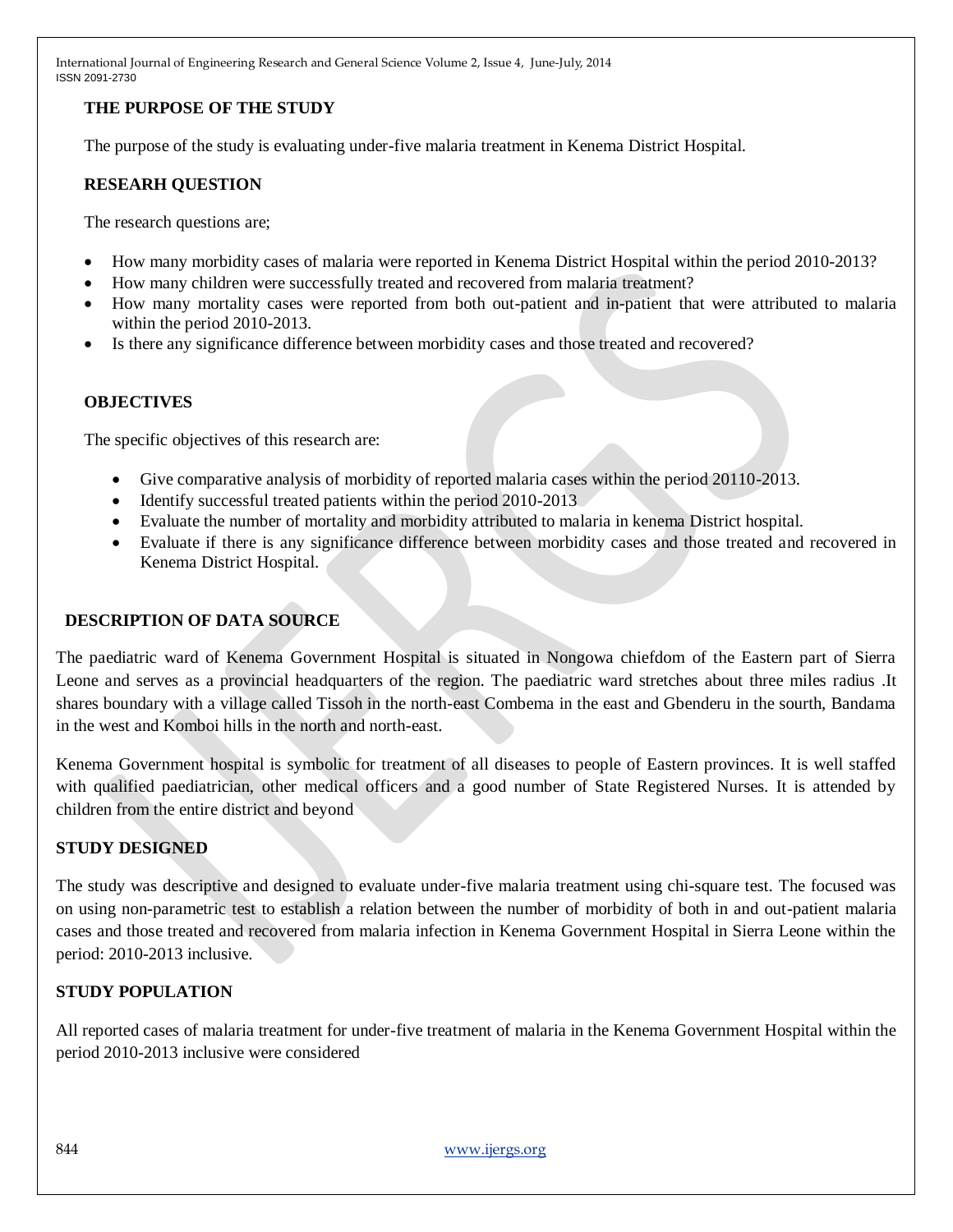# **DATA SOURCE**

Data were extracted from the National Malaria Control Programme Reports (2010-2013) database system which includes information gathered via acute case investigation on all malaria cases contacted and followed-up between 2010-2013 inclusive. The researcher obtains sample of children who were diagnose for malaria infection, those who were treated successfully and the number of deaths attributed to malaria infection.

#### **SAMPLE SIZE**

The researcher considered a sample size of 12274 reported cases of morbidity within the period 2010 to 2012 for underfive children, and 385 were mortality cases (death cases as a result of malaria) and 11916 reported case of those treated and recovered.

#### **DATA ANALYSIS**

Simple multiple bar chart was used for data analysis. By using SPSS,a chi-square test was used to test if there is any significance difference between morbidity and the number of recovered cases.

#### **VARIABLES**

For the purpose of this study the variables are categorised:

- **Yt**(dependent variable) = The total number of morbidity(Both in and out-patient) that are attributed to malaria
- $\mathbf{X}_1$ (independent variable) = Total number of mortality attributed to malaria
- $\mathbf{X}_2$ (independent variable) = Total number treated for malaria successfully.

#### **ASSUMPTION**

- The data never consider those children who were sick, tested prove to be negative for malaria
- only those tested and prove to be positive were considered
- Morbidity cases were consider as dependent variable
- Mortality (those who died) as a result of malaria and those treated for malaria recovered(survived) are considered independent variable

#### $\bullet$ **HYPOTHESIS TESTED**

*Ho* : There is no significant difference between morbidity cases and the cases of

treated and recovered (survived)

*H***1** : There is significant difference between morbidity cases and the cases treated and

recovered (survived)

#### **RESULTS AND DICUSSIONS**

Reported Cases of Malaria for Under-Five Children, Kenema District Hospital (2010)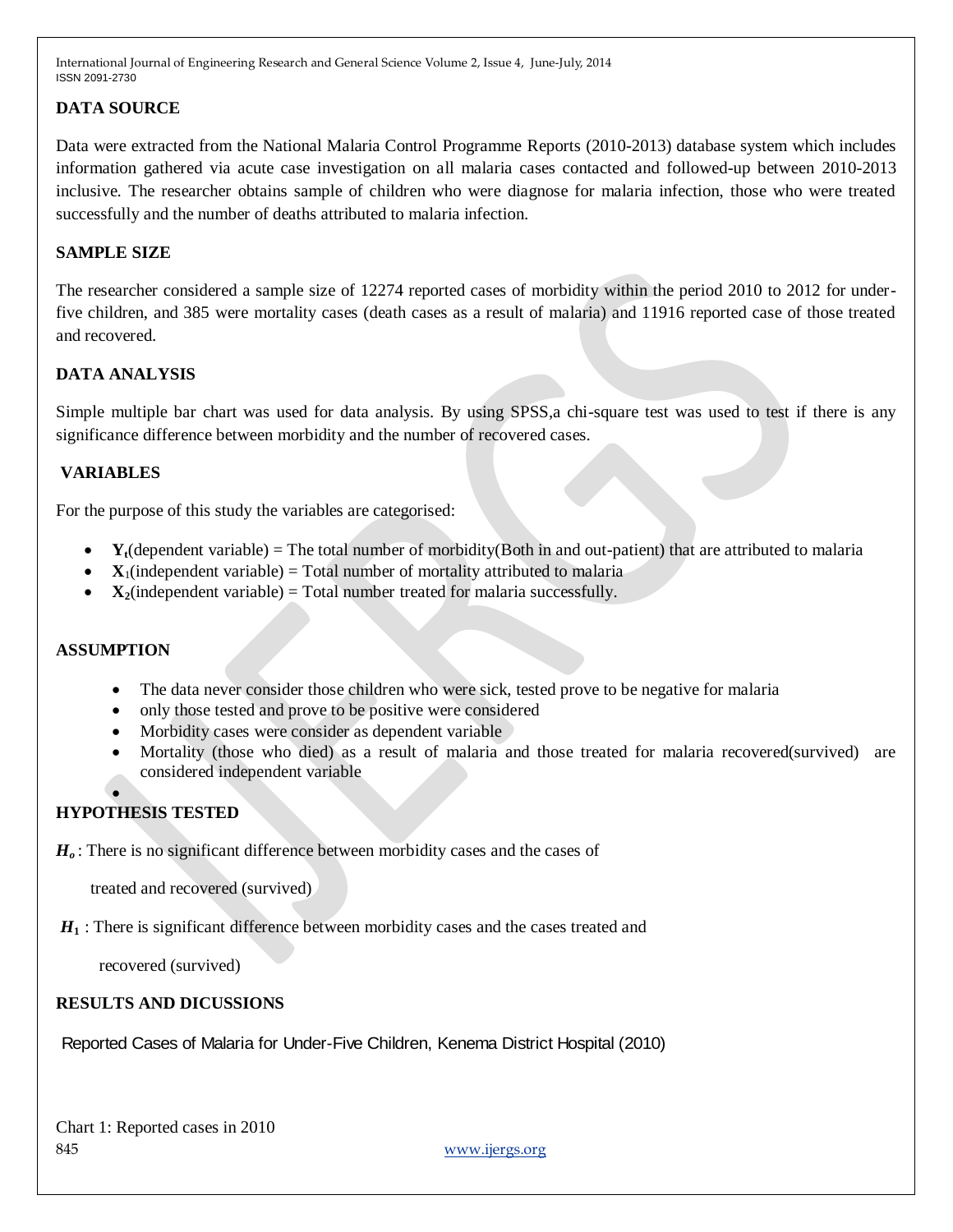

#### **MORBIDITY AND MORTALITY-2010**

In 2010, 2627 cases were reported for malaria in kenema for under-five children of whom 89 death cases were reported. 2548 cases were treated and discharged.2610 cases were in-patient and 17 were out-patient cases. There were no reported cases for of death for out-patient. And the month of July captured the highest reported cases of malaria while the month of October and November equally indicated the highest number of death cases. The morbidity cases had their pick between the month of May and ending of august, while the death cases were at equal proportion throughout the year.

Malaria Reported Cases for Under-Five Children in Kenema Government, 2011



Chart 2: Reported cases in 2011

#### **MORBIDITY AND MORTALITY-2011**

In 2011, 2865 under-five malaria cases and 107 cases of death were reported respectively.2758 were successfully treated of which 2832 were in- patient cases and 33 were out-patient cases respectively. October indicates the highest cases of morbidity and mortality. There was a sharp increase in morbidity in June followed by October through July.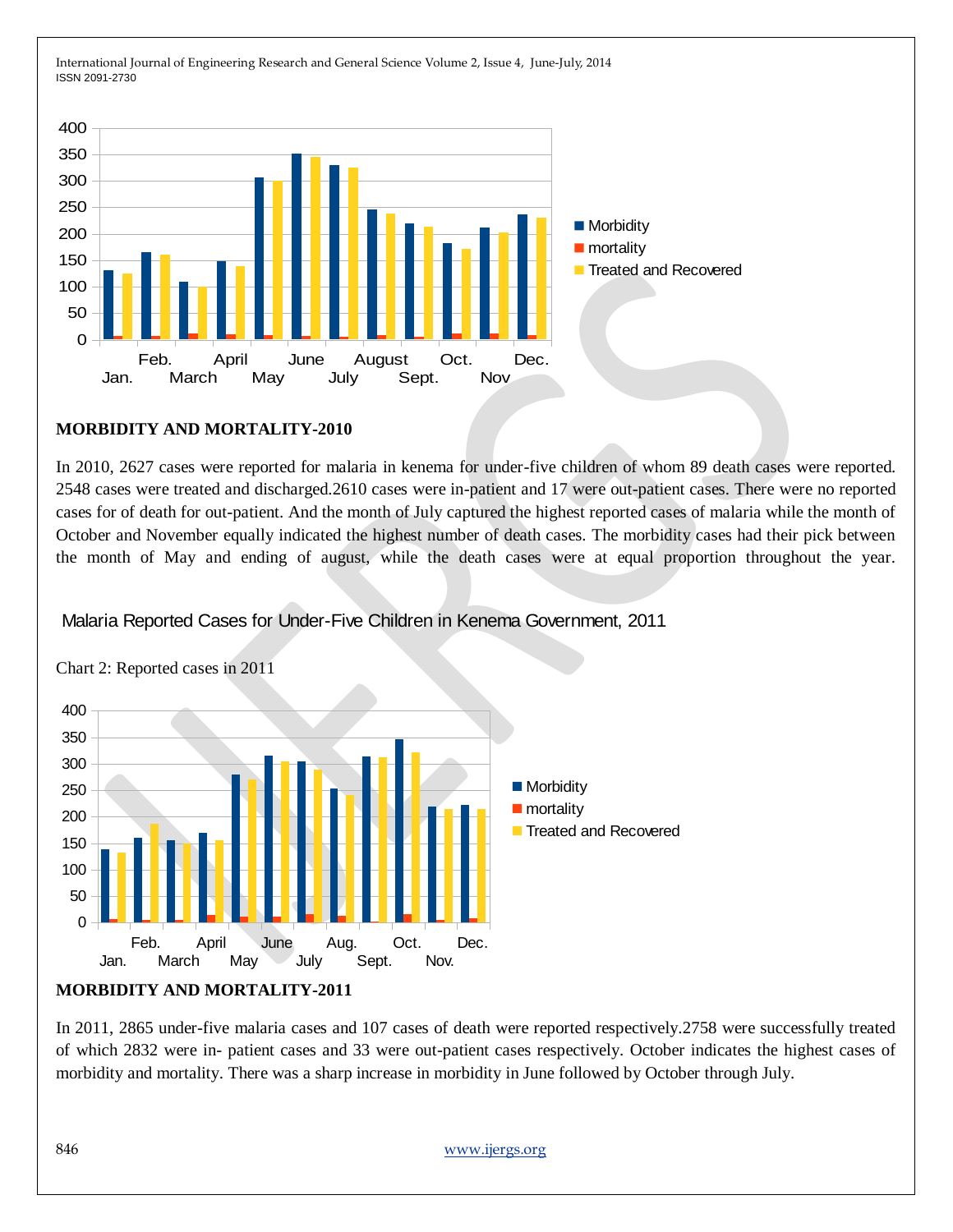# Malaria Reported Cases for Under-Five Children, Kenema Government Hospital , 2012

Chart 3: Reported cases in 2012



#### **MORBIDITY AND MORTALITY-2012**

In 2012, 4072 morbidity cases were reported of which 25 were out-patients and 4052 were in-patient cases respectively. 175 mortality cases were reported, of which October showed the highest morbidity cases and July the highest mortality cases. There were no reported cases for January and September.

Malaria Reported Cases for Under-Five Malaria Children,Kenema District Hospital, 2013



Chart 4: Reported cases in 2013

Half way through 2013, 2710 morbidity case were reported, and 91 morbidity cases respectively.6 cases were out-patient and 2704 were in-patient cases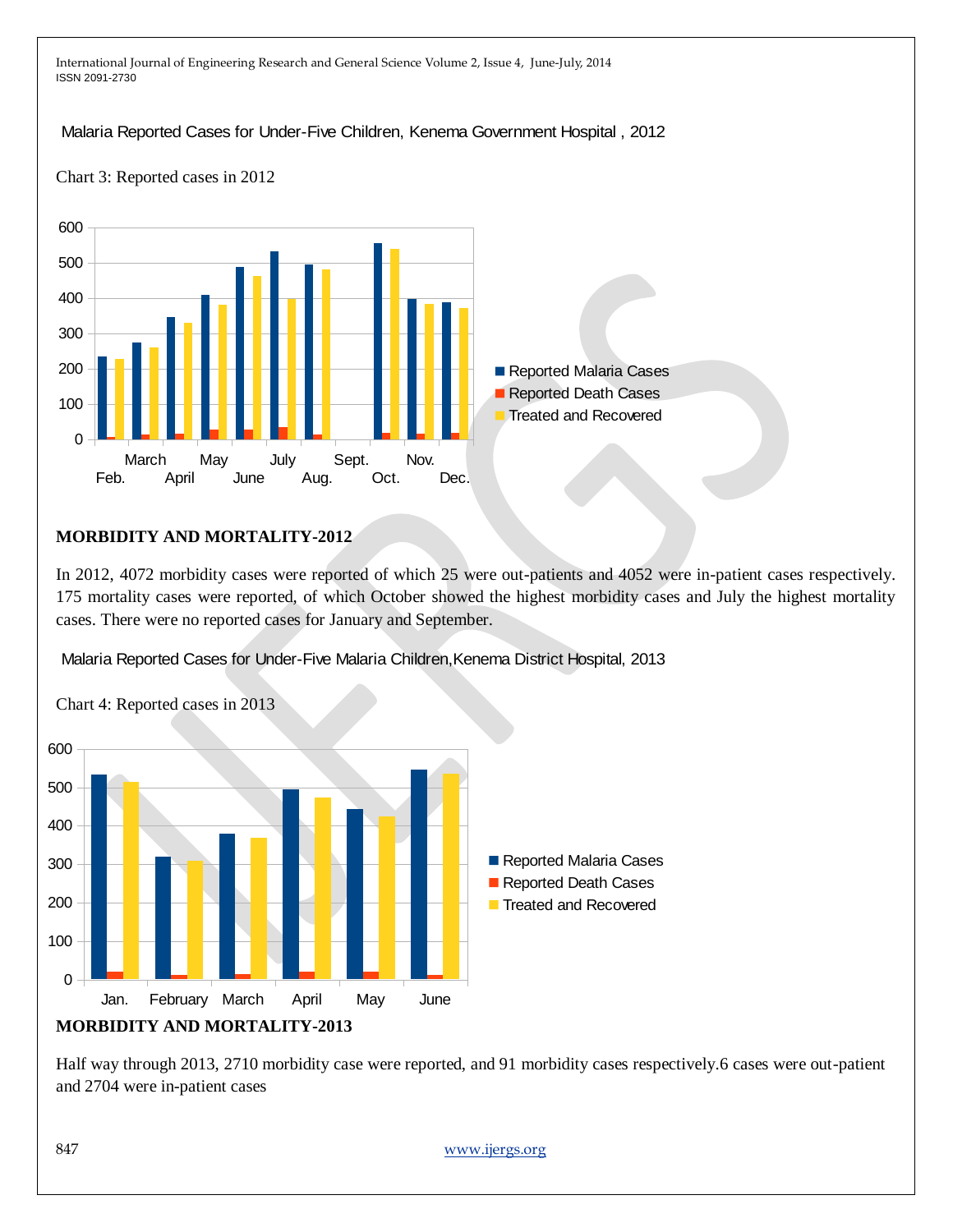# **RELIABILITY AND VALIDITY OF DATA**

Table 1: Test of normality

|             | Mortali          | Kolmogorov-Smirnov <sup>a</sup> |                        |         | Shapiro-Wilk |                |      |  |
|-------------|------------------|---------------------------------|------------------------|---------|--------------|----------------|------|--|
|             | ty               | Statistic                       | $\mathrm{d}\mathrm{f}$ | Sig.    | Statistic    | df             | Sig. |  |
| Morbidity 5 |                  | .288                            | 5                      | $.200*$ | .859         | 5              | .226 |  |
|             | $\sqrt{6}$       | .261                            | 5                      | $.200*$ | .853         | $\mathfrak{S}$ | .204 |  |
|             | $\boldsymbol{7}$ | .260                            | $\overline{2}$         |         |              |                |      |  |
|             | $8\,$            | .260                            | $\overline{c}$         |         |              |                |      |  |
|             | $10\,$           | .248                            | $\overline{7}$         | $.200*$ | .922         | $\overline{7}$ | .482 |  |
|             | 12               | .260                            | $\overline{2}$         |         |              |                |      |  |
|             | $14\,$           | .260                            | $\overline{2}$         |         |              |                |      |  |
|             | $15\,$           | .195                            | 3                      |         | .996         | $\mathfrak{Z}$ | .883 |  |
|             | $17\,$           | .260                            | $\overline{2}$         |         |              |                |      |  |
|             | $20\,$           | .260                            | $\overline{2}$         |         |              |                |      |  |

# **Tests of Normalityb,c,d,e,f,g,h,i**

For the validity and reliability of data, Shapiro-Walk normality of test was done. Since p-value for Sharipiro-Wilk test are 0.226 and 0.204 this implies that morbidity and those who survived after treatment of under-five malaria reported cases are normal because their p-values are greater than alpha=0.05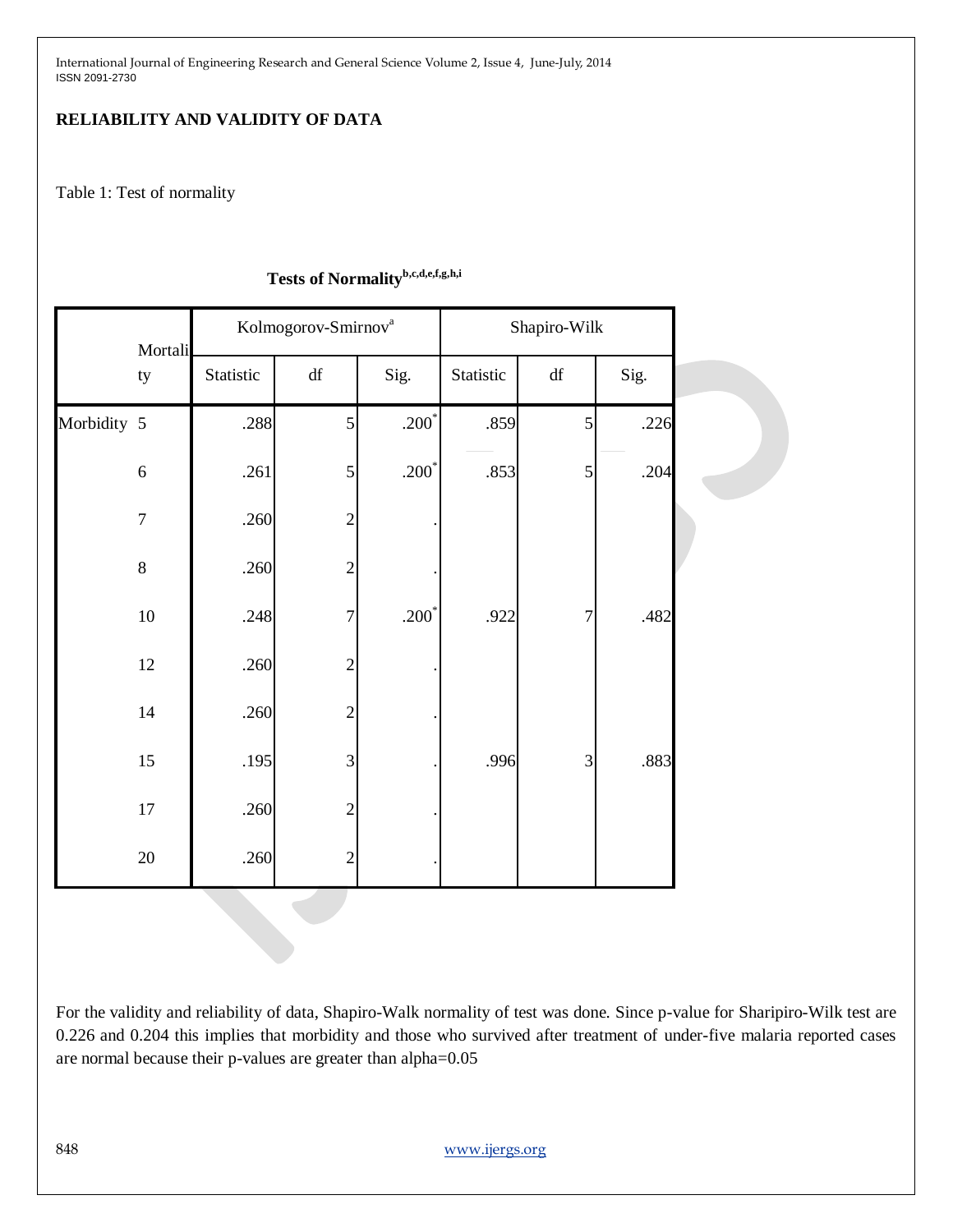Chart 5:Morbidity against Treated and Recovered(Survived)



The above figure shows that there is positive trend display between morbidity and number of children treated and recovered. They sense of direction displayed by scattered points is a positive straight line. The line is not a perfect one which shows that there is strong positive relation between morbidity cases and those children treated and recovered. The points of deviation moving away from the line are as a result of mortality cases. This shows that there is no perfect strong and positive relation between morbidity cases and survival cases.

# **TEST OF HYPOTHESIS**

Table 2: Chin Square Test

|                                 | Value       | df   | Asymp. Sig.<br>$(2-sided)$ |
|---------------------------------|-------------|------|----------------------------|
| Pearson Chi-Square              | $1.520E3^a$ | 1444 | .080                       |
| Likelihood Ratio                | 292.338     | 1444 | 1.000                      |
| Linear-by-Linear<br>Association | 37.431      |      | .000                       |
| N of Valid Cases                | 40          |      |                            |

**Chi-Square Tests**

a. 1521 cells (100.0%) have expected count less than 5. The minimum expected count is .03.

849 [www.ijergs.org](http://www.ijergs.org/)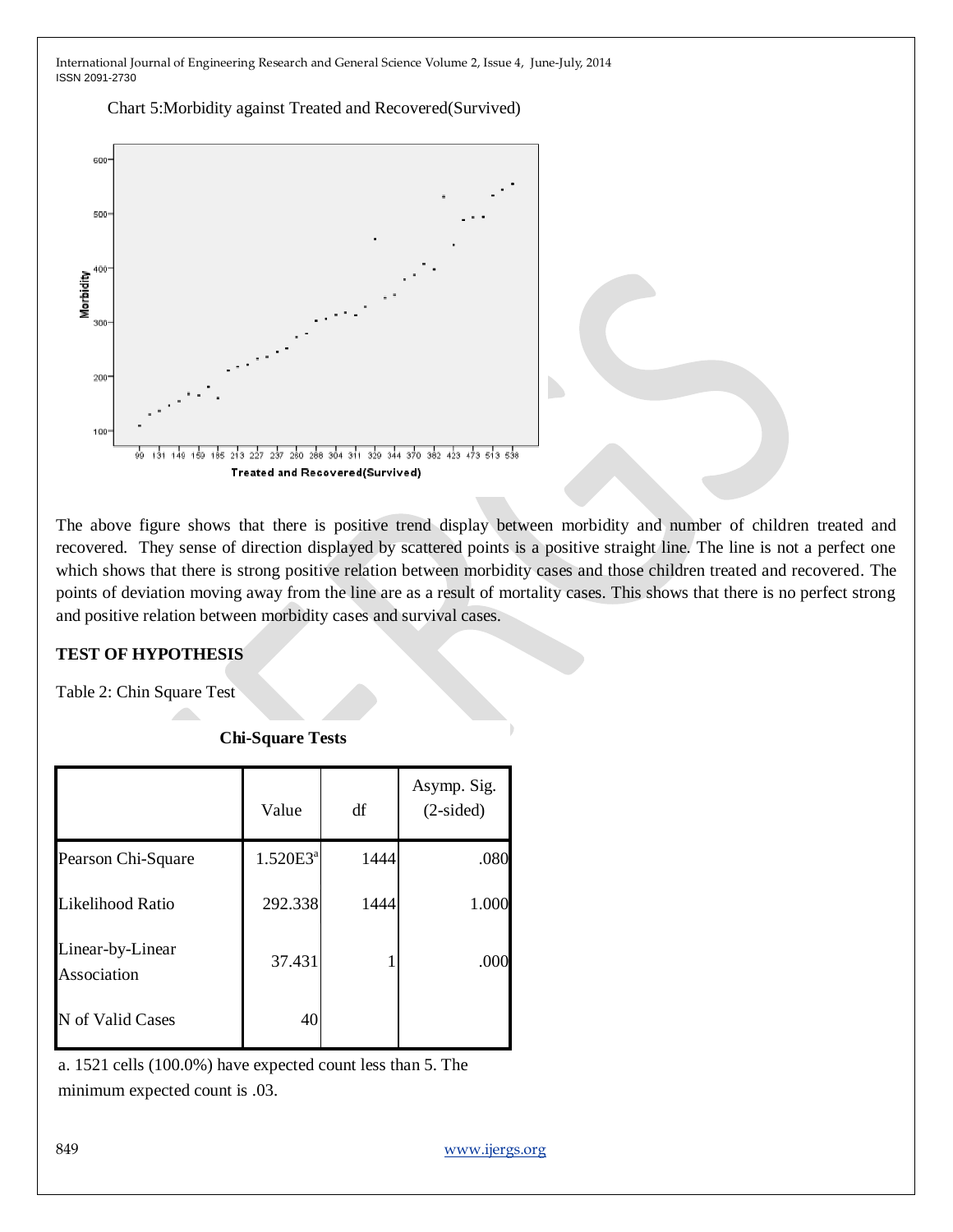# **DECISION**

Reject null hypothesis and accept the alternative hypothesis ie there is no significant difference between the morbidity cases of malaria for under-five children and those treated and survived, since the chi-square value  $= 0.00152$ , p=0.819

# **CONCLUSION**

In 2010 only, 2627 cases of morbidity were reported followed by an increasement of 9% in 2011 with 2865 reported cases.

In 2012, there was a rapid increasement of 42% in morbidity reported cases with 4028 cases reported which was almost five times the morbidity cases in 2010. It sound alarming and worrisome. It can be observed that the rate of morbidity cases was getting higher every year in under- five children in Kenema District.

In 2010, 2538 case were reported to have survived after treatment out of 2627 cases of morbidity in 2011, there were 2758 reported case of under- five children who survived after treatment which is 9% increasement. So the changes of recovery were increasing at the same rate as the rate of morbidity as 2010 to 2011.

In 2012 there were 3897 under five children reported to survive out of 4072 morbidity cases which indicate 40% increasement for changes of survival for under-five children in the Kenema Government District Hospital. Again, from 2011 to 2012 the changes of survival for children were almost the same as chances of morbidity cases. Moving toward 2013, there were clear indications that the rate of morbidity may increase at a rate equal to the rate at which children treated and recovered.

2010, 89 death cases were reported out of 2627 morbidity cases. And in 2011, 107 cases were reported out of 2865 reported morbidity cases. This implies that there was an increase of 2% from 2010 to 2011.

In 2012 there 175 mortality cases reported out of 4072 morbidity reported cases. This implies that there was 64% increased of mortality case from 2011 to 2012.

From the analysis, the morbidity, mortality and recovery (survival) cases are moving at the same trend. This was manifested in the graph that was plotted morbidity on treated and recovered (survived). The graph portrays a linear trend which implies that the more morbidity cases are reported the more increase for death and the more increase for the children to be treated and recovered.

The alarming rate at which disease is increasing no doubt to believe that malaria is one of the leading causes of mortality morbidity among children in Sub-Saharan Africa of which Sierra Leone is not excluded

High rate of morbidity cases of malaria for under -five children did occur between June and October of all the years, and is a manifestation of the raining season.

There is no significant deference between the morbidity and those treated and recovered (survived) which implies that the many challenges that were that were faced by this hospital management were overcame. These challenges may exist in the form of number of beds available, number of qualified doctors and nurses, use of appropriate and available drugs for the treatment of malaria etc. However in mist of these challenges the management was able to treat and recover a lot of cases though there more morbidity cases waiting in queue